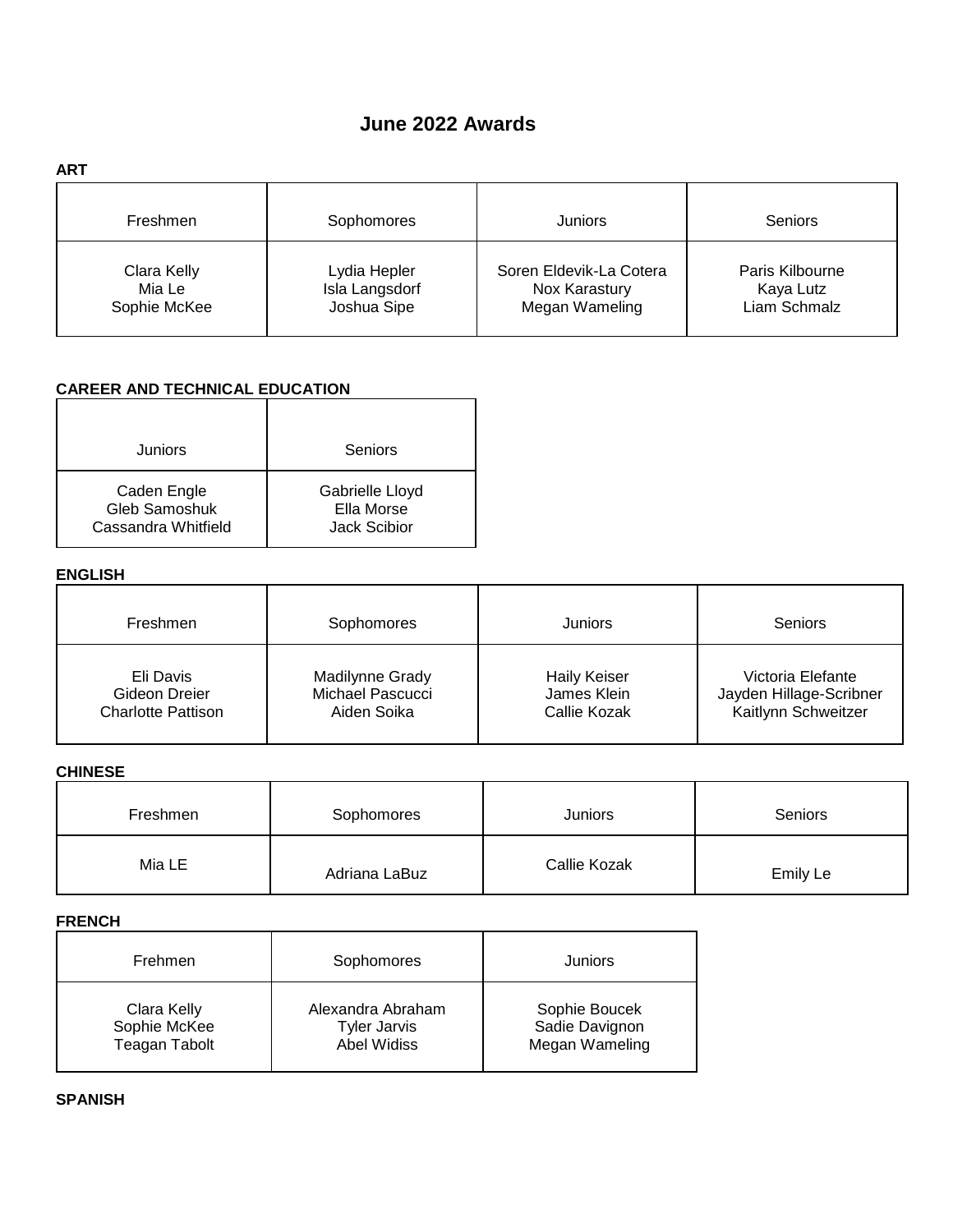| Freshmen          | Sophomores             | Juniors               |
|-------------------|------------------------|-----------------------|
| Elizabeth Bashant | Lydia DeTraglia        | Kalen Hwangpo         |
| Sean Schreppel    | Matthew King           | <b>Boone Schaffer</b> |
| Maren Wohnsen     | <b>Colin Sanderson</b> | <b>Oliver WalterS</b> |

# **MATHEMATICS**

| Freshmen               | Sophomores             | Juniors                 | Seniors         |
|------------------------|------------------------|-------------------------|-----------------|
| <b>Hudson Daughtry</b> | <b>Scarlett Barker</b> | <b>Matthew Geigel</b>   | Lauren Chesebro |
| <b>Bianca Siepiola</b> | Colin Sanderson        | Jimi Rojop Alvarez      | Anthony Ritz    |
| Maren Wohnsen          | L Stephens             | <b>Aubrey Schreppel</b> | Kate Stockwell  |

### **BUSINESS**

| Sophomores             | Juniors                 | Seniors            |
|------------------------|-------------------------|--------------------|
| Joshua Florentino      | Elvedina Korkutovic     | Vanessa Florentino |
| Elijah Sturtevant      | Hannah Miller           | Jessica Gale       |
| <b>Vincent Martino</b> | <b>Aubrey Schreppel</b> | Madison Luke       |

# **MUSIC**

| Freshmen                | Sophomores    | Juniors               | <b>Seniors</b> |
|-------------------------|---------------|-----------------------|----------------|
| Gracen Grimm            | Chloe Filippo | James Klein           | Leah Borton    |
| <b>Taylor Kittleman</b> | Gigi Pinto    | Isla McCullough       | Karina Davis   |
| Mia Le                  | Alena Wratten | <b>Oliver Walters</b> | Jason Rivera   |

### **HEALTH**

| Sophomores                                                  | <b>Juniors</b>                                                                            | Seniors     |
|-------------------------------------------------------------|-------------------------------------------------------------------------------------------|-------------|
| Lydia DeTraglia<br>Elise Pape<br>Olivia Peto<br>Aiden Soika | Rosalee Dillon<br><b>Matthew Geigel</b><br>Nox Karastury<br>Carson Hebbard<br>Aiden Soika | Megan Gromo |

**PE**

| <b>STATISTICS</b><br>_<br>51 11 1 1 <b>1 2</b> 1<br>$\ddot{\phantom{a}}$ | טו פש<br>. | Junior <sup>-</sup> | $ -$<br>senic<br>____ |
|--------------------------------------------------------------------------|------------|---------------------|-----------------------|
|                                                                          |            |                     |                       |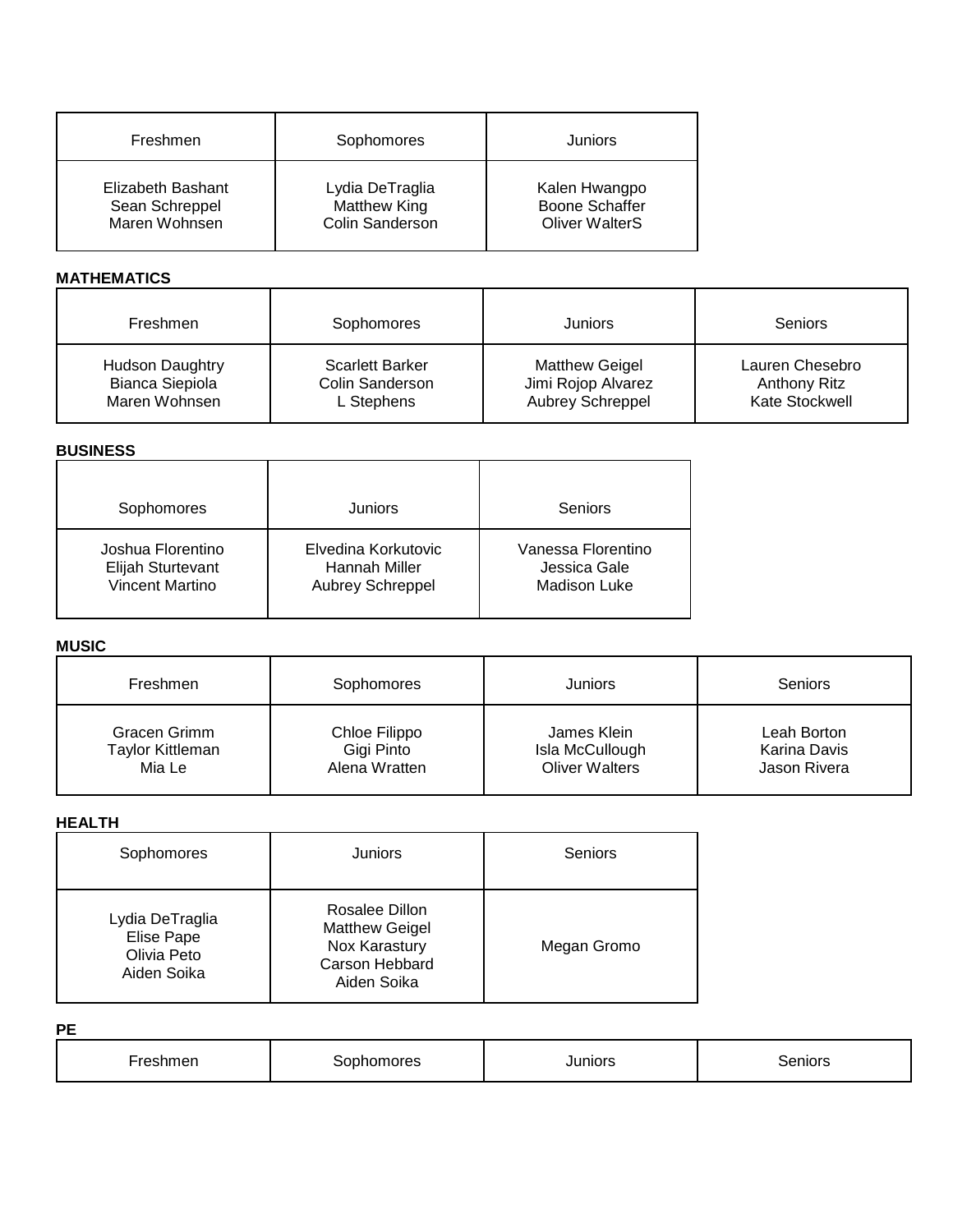| <b>Garrett Bauer</b>  | Georgia Deep    | Gabriel Bellamy       | <b>Tanner Champion</b> |
|-----------------------|-----------------|-----------------------|------------------------|
| Sophia Dunikova       | Lydia DeTraglia | <b>Matthew Geigel</b> | Jason Rivera           |
| John Musante          | Matthew King    | Callie Kozak          | Kate STockwell         |
| <b>SOCIAL STUDIES</b> |                 |                       |                        |
| Freshmen              | Sophomores      | Juniors               | <b>Seniors</b>         |
| Emma Clark            | Lydia DeTraglia | Jenna Bonomo          | Karina Davis           |
| Bianca Siepiola       | Matthew King    | <b>Haily Keiser</b>   | Jenna Deep             |
| Maren Wohnsen         | Adriana LaBuz   | Isla McCullough       | Liam Schmalz           |

### **TECHNOLOGY**

| Freshmen           | Sophomores      | Juniors         |
|--------------------|-----------------|-----------------|
| Luke Adler-Bentham | Dylan Fedor     | James Crowley   |
| Connor Cook        | Benjamin Pelkey | John Falbo      |
| Sean Schreppel     | Ian Mummer      | Owen Pominville |

### **TECH PREP**

| Karina Davis         |  |
|----------------------|--|
|                      |  |
| Henry Fehlner        |  |
| Andrew Gadziala      |  |
| Henry Memmer         |  |
| <b>Lody Powers</b>   |  |
| Brenden Rehm         |  |
| Anthony Ritz         |  |
| <b>Matthew Tabor</b> |  |
|                      |  |

#### **SCIENCE**

| Freshmen        | Sophomores      | Juniors               | Seniors      |
|-----------------|-----------------|-----------------------|--------------|
| Wynnin Davignon | Lydia DeTraglia | Izzy Marcus           | Emily Le     |
| Kyla Lahart     | Delia Memmer    | Isla McCullough       | Moein Nia    |
| Sean Schreppel  | Aiden Soika     | <b>Oliver Walters</b> | Jason Rivera |

### **COLLEGIATE AWARDS**

Clarkson University Achievement Award: Joseph Frank

Clarkson School Scholars Award: Jenna Bonomo

Elmira College Key Award: Gabriel Bellamy and Angelina Borowiec

Keuka College George H. Ball Community Achievement Award: Jenna Bonomo, Jack DeNoon, and Callie Kozak University of Rochester Bausch & Lomb Science Award: Sophie Boucek

University of Rochester Frederick Douglass and Susan B Anthony Award: Alicia Amuso

University of Rochester George Eastman Young Leaders Award: Oliver Walters